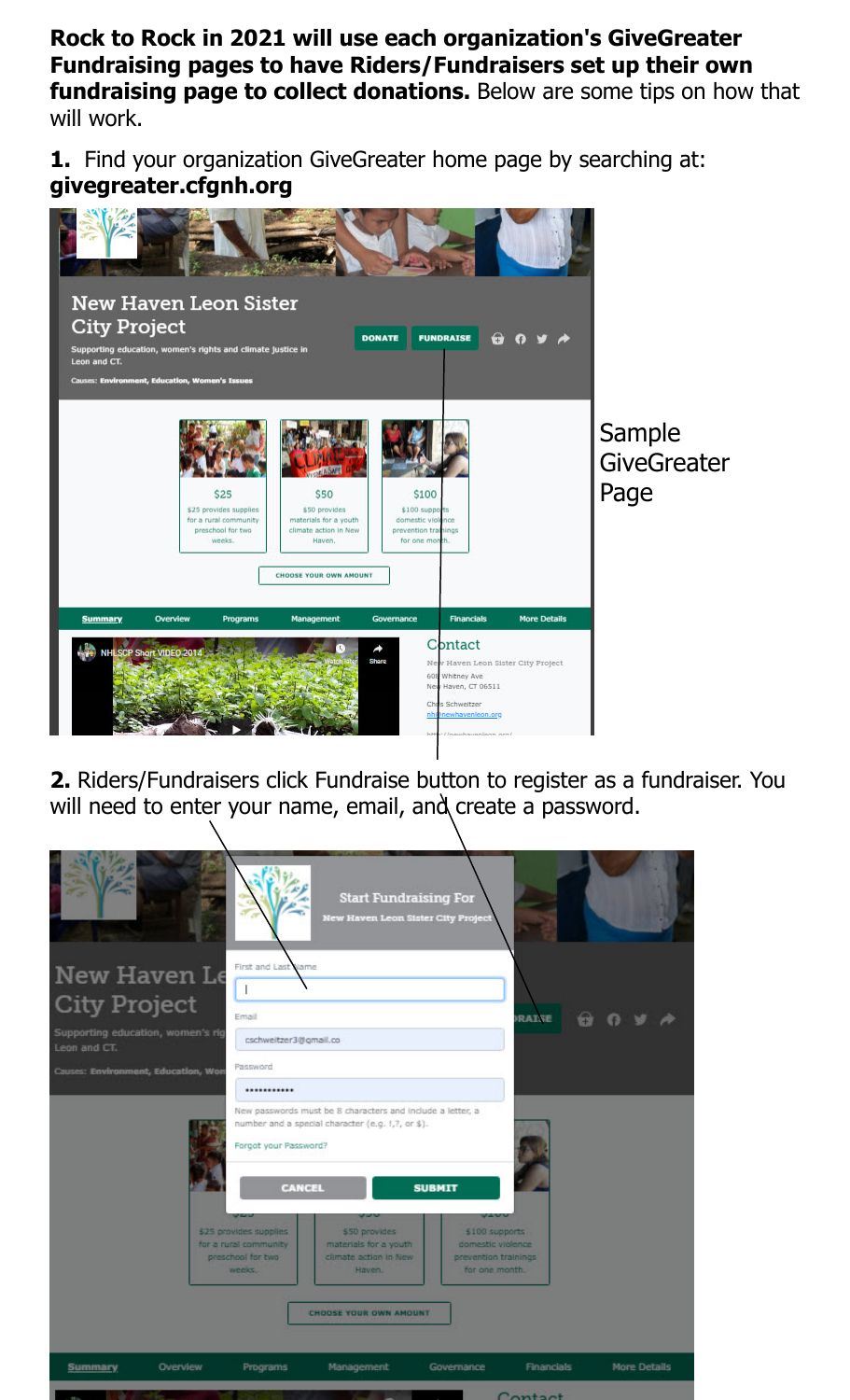After registering with your email and new password, click Manage Fundraiser (see below)



NOTE: This takes you to the GiveGab platform... which is where your GiveGreater pages are managed.

On this page Fundraiser/Rider can add text (Story), set goals, add an image.

| 795 TVCW THOUGH HIMPLIFT<br>the built countries and the company of the countries of the<br>DOORBINING                                   | The importance of the security and<br>triou university course. |
|-----------------------------------------------------------------------------------------------------------------------------------------|----------------------------------------------------------------|
| Test's fundraising tookit for give Greater.org<br>Complete the steps below to be sure that your fundraiser is successful.               |                                                                |
| <b>Tell Your Story</b><br>Why are you fundraising? Tell astory about this organization, add an<br>image, and set your fundraising goal! | Progress<br>0%                                                 |
| Set A Goal<br><b>Tell Your Story</b>                                                                                                    | 761<br>Days Left<br>Raised<br>of \$500 Goal                    |
| I support this organization's<br>mission and I want it to have a<br>\$<br>500<br>$\Gamma$<br>greater impact on the community.           | Emails Sent<br>Donors                                          |
| Your Story Image<br>Video Link (YouTube or Vimeo)                                                                                       |                                                                |
|                                                                                                                                         | Share Your Fundraiser!                                         |
|                                                                                                                                         | https://givegreater.cfgnh.org/p.                               |
|                                                                                                                                         |                                                                |
| /www.givegab.com/user_campaigns/174944/edit#story-step                                                                                  | Need some inspiration?                                         |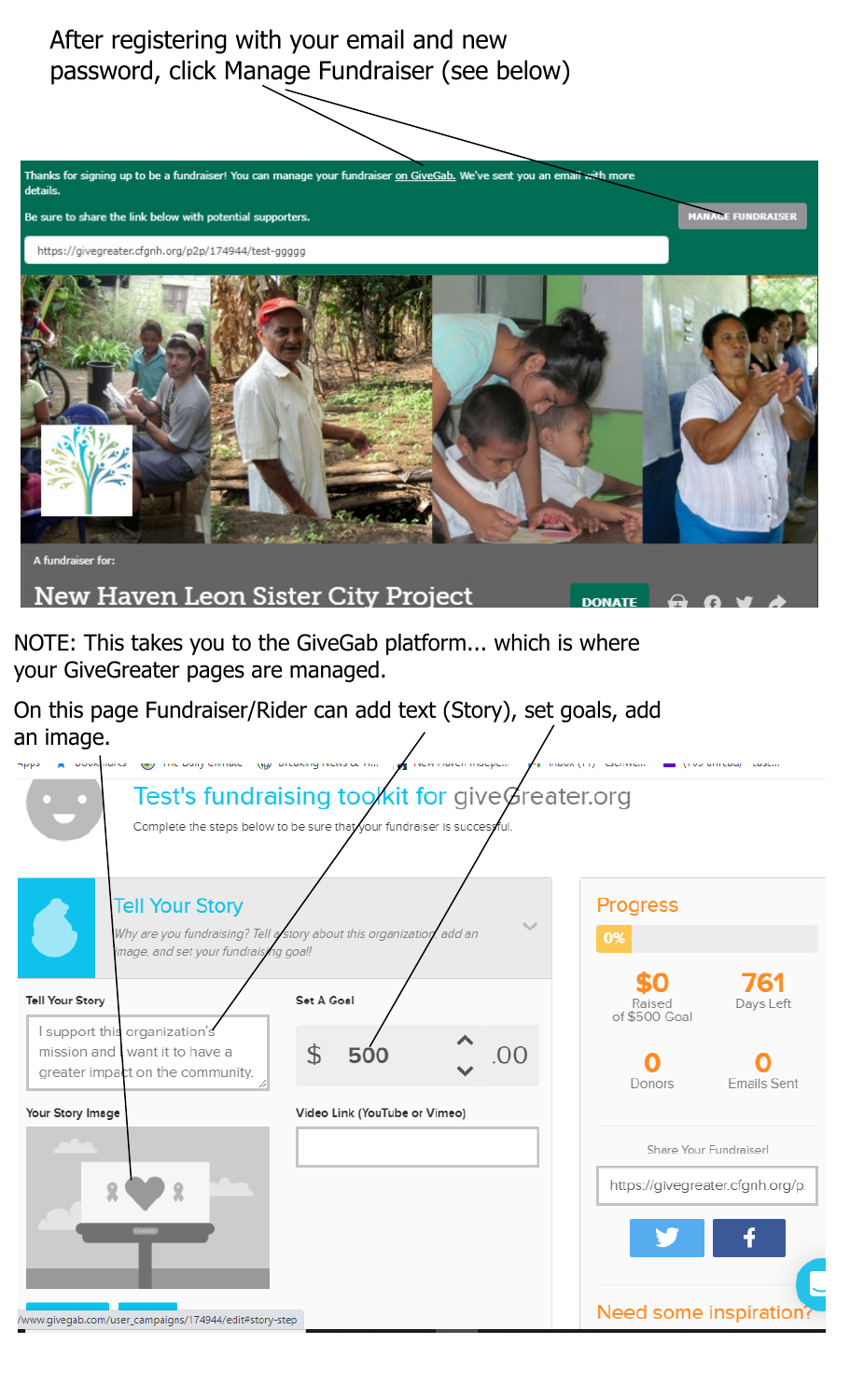This is a Fundraiser page after adding text, setting goals, adding image. Or can add a video (can do either photo or video).



## **You are all set to use the link to send to raise funds.**

**All funds will go directly to your organization.**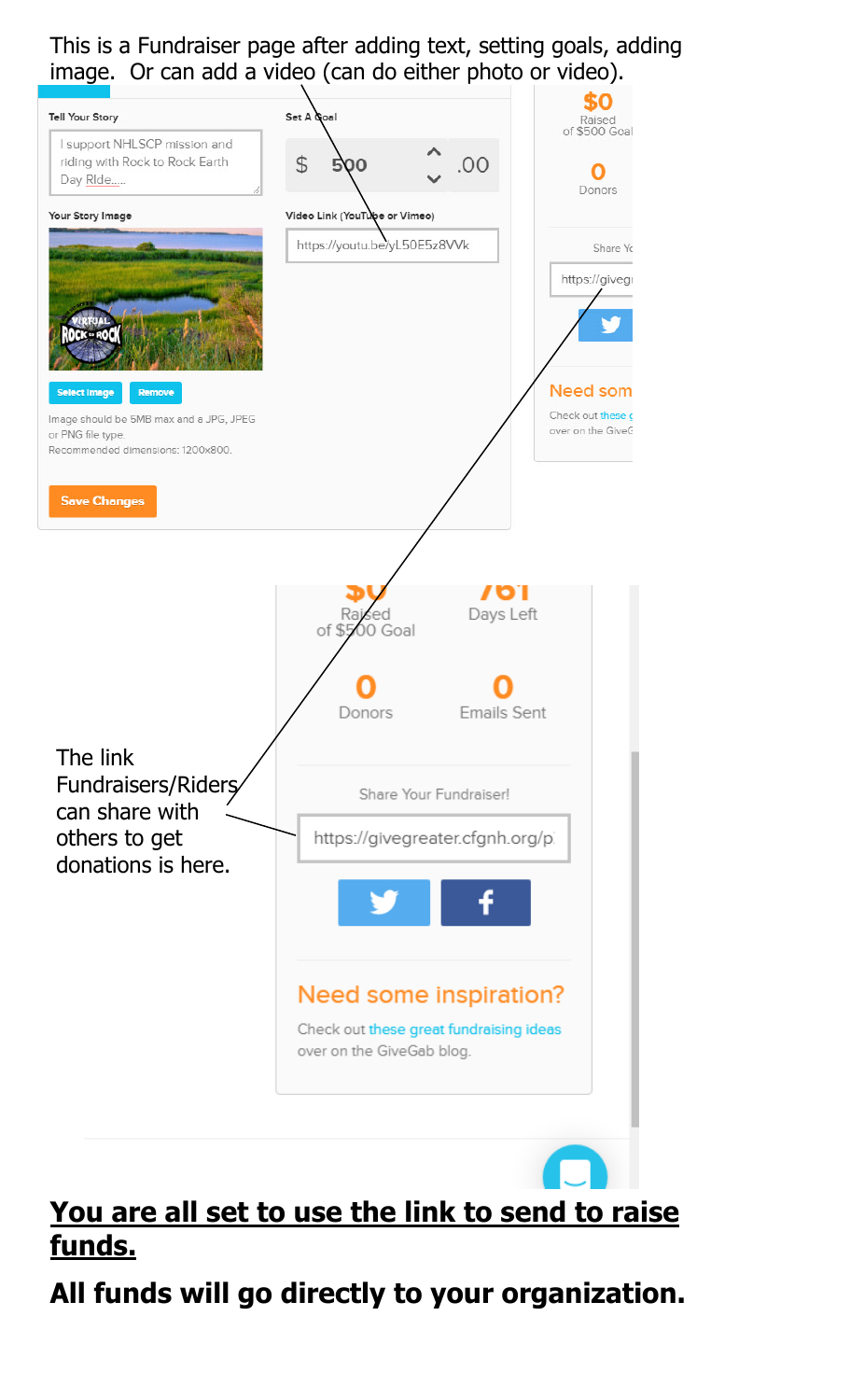This is the Email sent to Fundraiser/Rider after signing up - with your page link and resources/toolkit.



## **OPTIONAL: TO EDIT OR TRACK YOUR PAGE, login at https://givegreater.cfgnh.org/**

Rider/Fundraiser login back at main giveGreater page with your Email and Password brings you here.



Your Personal Fundraisers



Your Organizations



New Haven Leon Sister City Project **O** View